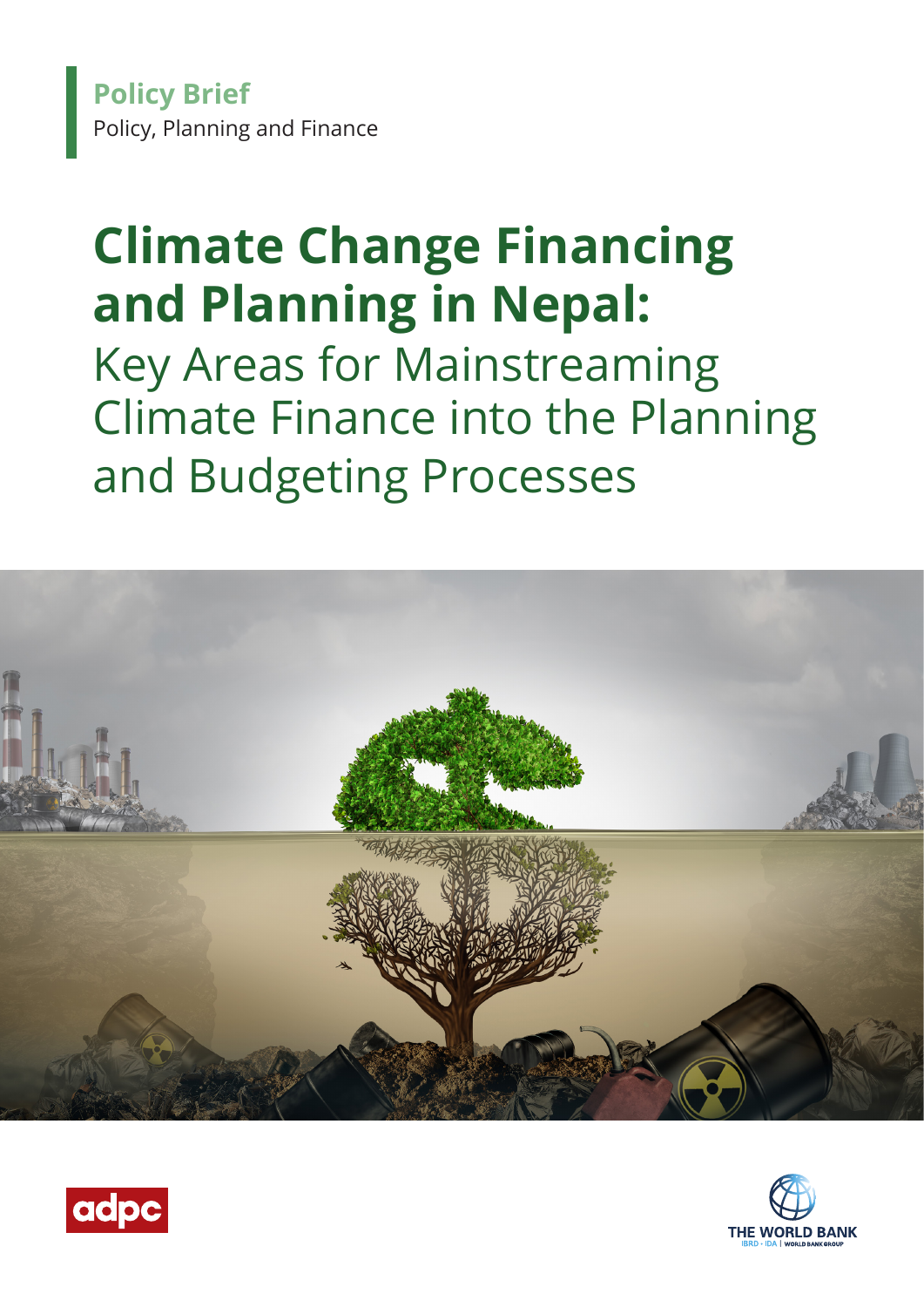# **The Cost of Climate Risks**

Climate change is emerging as a dominant risk multiplier, interacting with development policies and undermining development gains. Due to changing climatic conditions, Nepal witnessed a higher number of climate-induced disaster events: water-related disasters alone accounted for 80 percent of property loss (MoFE, 2018). Studies claim that the estimated direct loss due to climate change in Nepal is equivalent to 1.5 – 2 percent of GDP per year—approximately US\$270–360 million per year in 2013 prices—and loss is much higher in extreme years, rising to 5 percent or more (IDS-Nepal, 2014).

Economic findings using an integrated assessment model also suggest that the total climate change cost in Nepal will increase over time, with the GDP loss at more than US\$62 billion by 2050 (Ahmed and Suphachalasai, 2014). In the face of apparent climate impacts on the national economy, climate risk-informed decision-making and mainstreaming climate finance in national planning and budgeting have both been integral for the climate-proofing of development gains.

# **Climate Change Financing Framework (CCFF) 2017**

The Ministry of Finance (MoF) formulated the Climate Change Financing Framework (CCFF) in 2017, with technical support from UNDP Nepal. CCFF blends a top-down and bottom-up approach of planning process, in identifying priority climate action-related activities and resource allocation processes, together with an improved Public Finance Management (PFM) system for effective climate financing. CCFF is also expected to serve as a set of national guidelines that can be replicated at the provincial level, by linking policy decisions to budget allocations and expenditure tracking in a more structured manner.

The framework guides the Government of Nepal (GoN), helping it to structure climate finance in terms of (a) integrating Mid-Term Expenditure Framework (MTEF) and Public Finance Management (PFM) reform areas; (b) integrating climate change (CC) into planning and budgeting; (c) mobilizing resources to manage and target finance in support of realizing the country's strategic and climate goals, and (d) tracking and reporting expenditures. It provides pathways for

national entities so they can integrate climate change adaptation measures into national and sub-national plans; also, so they can budget in order to make development resilient to climate risks, which is a prerequisite to achieving Sustainable Development Goals.

# **Mainstreaming Climate Finance into the Development Planning Processes**

A review of CCFF 2017 demonstrates that challenges exist to mainstreaming climate change issues in climate resilient public planning financing system and public investment processes in the country. Similarly, there is a disconnect, not only in national and sectoral climate change targets but also in climate-related local, provincial, and national priorities. There is a lack of practical tools with which to assess climate loss and damage. There is also a lack of benchmarking for a climate budget ceiling at three tiers of government; this makes it difficult to track the channeling of over 80 percent of the total climate budget at the local level. Climate change has not been fully incorporated into the national and sub-national PFM system. Likewise, there is an absence of climate expenditure tracking at the sub-national level, and social returns on climate investments are not assessed, among others.

Building on CCFF 2017, this policy brief outlines six major entry points that can be used as a reference by the national, provincial and local governments—including sectoral ministries and line agencies—to contribute to climate change mainstreaming processes.

## **1. Climate Policy Provisions**

The National Climate Change Policy (NCCP) 2019 requires sectoral agencies to integrate climate concerns into their policies, strategies, and plans. Despite some progress made in the 15th Five-Year Plan (15th FYP-2019/20-2023/24) improving institutional mechanisms, climate resilience planning, promoting green growth and development, accessing international climate finance, capacity building—most policies have yet to consider climate change issues in a far-reaching way. To truly harmonize those policies with NCCP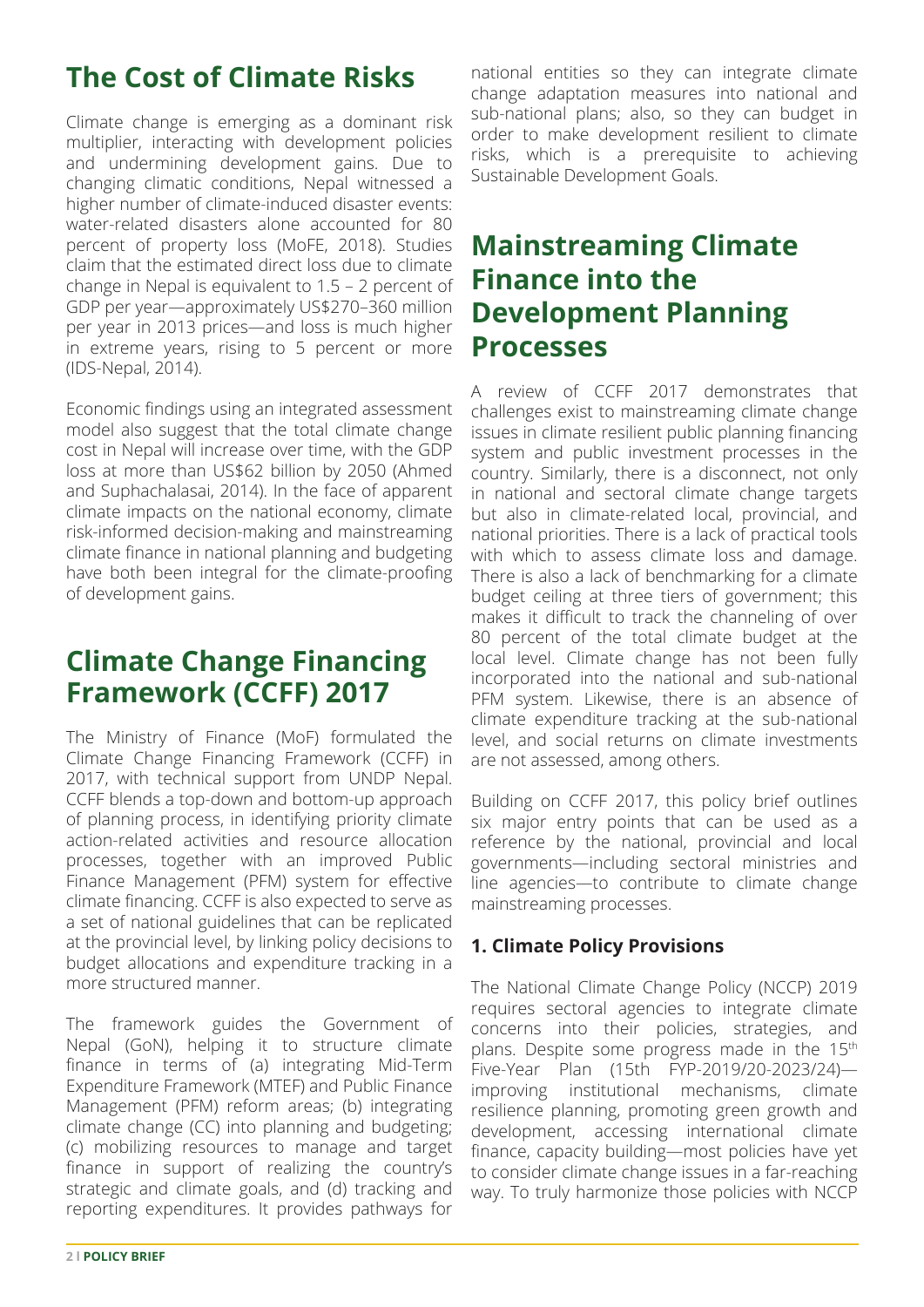2019 and promote climate finance as part of development planning, sectoral policy reforms are required.

For example, the Local Government Operating Act 2017 ought to integrate climate adaptation at the local level (MoFE, 2020). Sectoral strategies and plans at the provincial level must integrate climate change adaptation and financing, and consider climate change resilience (MoFE, 2020).

In addition, a common hurdle is that most policies across three levels of government lack a defined standard for climate actions. The lack of definition of norms and of an established standard of services mean that climate risk-informed planning remains challenging.

## **2. Climate Change Planning, Budgeting, and Financing Cycle**

CCFF 2017 guides climate change financing so that it is integrated into sectoral policies and plans. It envisions a bottom-up climate planning approach so that local-level climate changerelated activities can access funds from federal and provincial governments, as well as mobilize their own resources for climate actions. Thus, it is important to comply with the processes followed by public planning systems and integrate climate change issues into public planning, budgeting, and financing.

Though the public planning and budgeting cycle calendar practiced by the three tiers of government is a parallel exercise, taking place almost at the same time, there is a slight mismatch in timelines.

> *This presents a challenge, making it difficult to integrate priority climate riskinformed development plans identified at the local level with sectoral plans, both horizontally and vertically.*

Moreover, the low absorptive capacity of local governments—especially in terms of capital expenditure, politicization of project selection, limited technical capacity, and lack of public participation—is a major reason for a poor performance in the overall planning, budgeting, and implementation of government development programs (DRCN, 2019). These gaps can debase

climate risk-informed decision-making in the planning cycle, which must be addressed.

## **3. Climate Change Adaptation Resource Needs Estimation**

The Inter-Governmental Fiscal Arrangement (IGFA) Act, 2017 makes it mandatory for three tiers of government to prepare a Mid-Term Expenditure Framework (MTEF), to align developmental projects with those related to budget formulation. This is an institutional mechanism to link the country's annual budget and periodic plan at both the federal and provincial level, as MTEF details the expenditure priorities of the development sectors.

However, an MTEF does not reflect climate change priorities, nor does it indicate the fiscal impact of loss and damage. Assessment of loss and damage is identified as an important aspect of resource estimation for adaptation gaps in the CCFF, 2017. Loss and damage must be considered a priority area while preparing an MTEF. Understanding the risks and extent of loss and damage would enable the government to develop climate and disaster risk-informed plans, and estimate resources.

Various studies show that Nepal would require more than USD 272 million per year during 2026- 30 (NPC, 2018). However, there is no formally institutionalized method in place to calculate and establish the total, exact funding required to address climate change actions in the country. The practice of estimating loss and damage must be instated as part of the planning and budgeting cycle at all three tiers of the government.

#### **4. Climate Budget Coding in Public Finance Management (PFM) and Climate Expenditure Tracking**

The GoN has developed the Chart of Accounts as per the Government Finance Statistics Manual (GFSM) 2014 with computer-friendly numerical codes, in a manner that is compatible with Classification of Functions of Government (COFOG). Classification of budget codes is based on (a) organizational classification, (b) program classification, (c) functional classification, (d) economic classification, and (e) classification by funding source.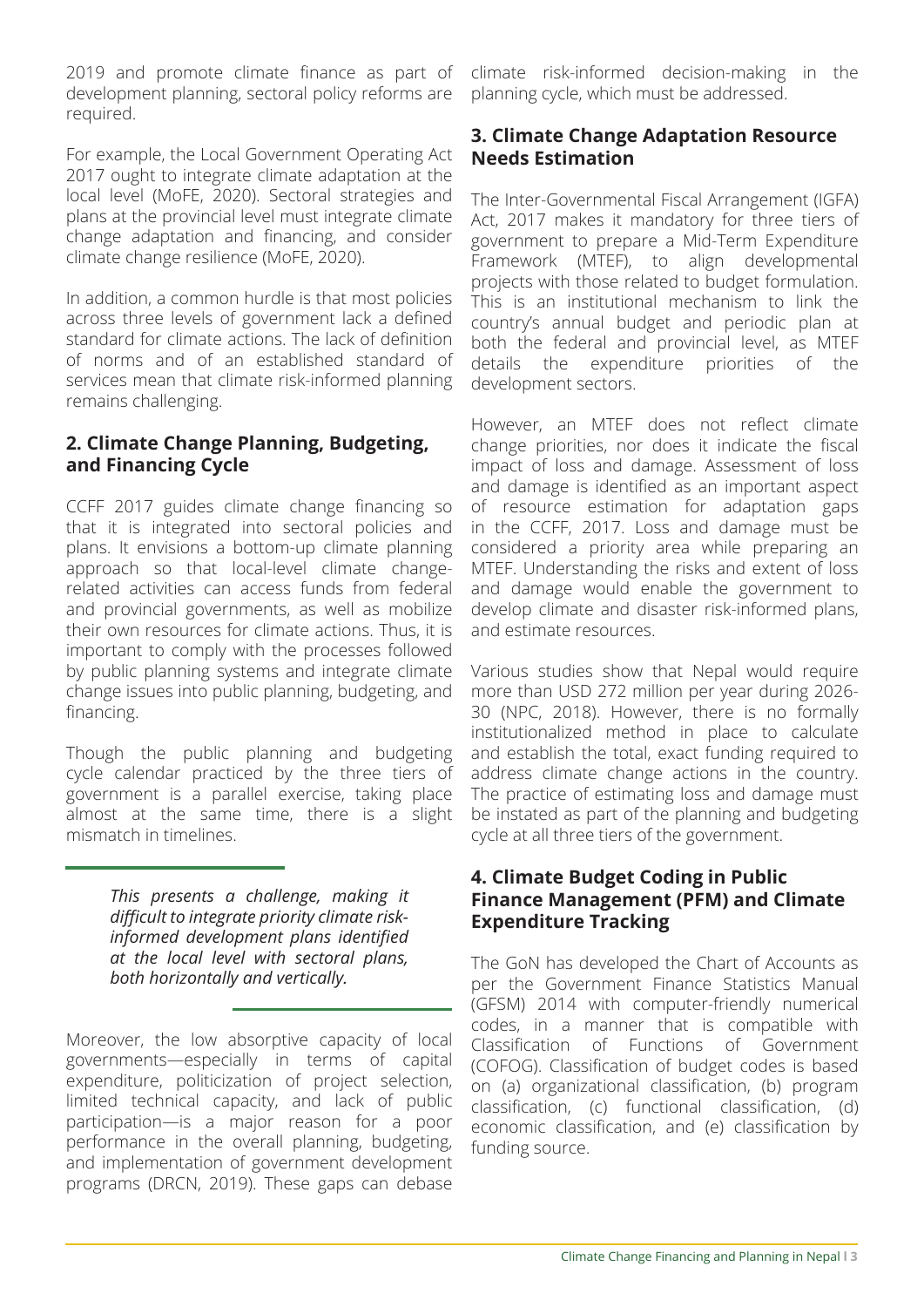The Climate Change Budget Code was developed by the National Planning Commission (NPC), with the support of the UNDP in 2012. The code has been aligned with the GoN budgetary planning process through the Line Ministry Budget Information System (LMBIS) since FY 2013/14. The IT based PFM system has also been strengthened at provincial and local level. This IT-based planning, budgeting, and reporting on climate change is also expected to produce evidence-based, result-oriented climate budget and expenditure reporting; establish transparent climate budget and expenditure tracking; and promote good governance practices, thereby attracting more external funding from donors and development agencies. However, it is challenging to track actual information on climate activities because climate coding happens at the program budget head-level, not at an activity-level.

The criteria and methods defined in the Climate Change Budget Code, 2012 provide a process for tracking public expenditure. After all the information including budget heads, expenditure heads, activities, funding sources, several project information, amount of budget etc. is entered into LMBIS, the user has the option to select the program budget head as per relevance to climate actions. If the particular program is expected to expend more than 60 percent of the total budget allocation on climate-related activities, it would be classified as 'highly relevant' and coded as option 1. Similarly, if the program is expected to expend between 20-60 percent of the budget, it would be classified as 'relevant' or option 2. Lastly, if less than 20 percent of the total allocated budget is going to be spent on climate change-related activities or if the program is not related to climate change, the program would be classified under the category of 'neutral' in terms of climate change, and coded as '3'.

> *The subjective criteria used to identify the climate relevant programmes through coding process, presents vague and confusing ideas about the climate related activities.*

In addition, weightage-based criteria used for climate budget coding stand the chance of being interpreted incorrectly, with the risk of unrealistic assessment results (Resch, et al., 2017). There are other challenges to capture real time climate expenditure in the country. Climate expenditures are captured under just two expenditures categories assigned separately for climate expenditure with limited options. In addition, several budget allocations made under climate expenditure categories are not entirely climate related. Climate budget allocations to provincial and local level are made under conditional capital grants are made under separate expenditure category.

Regardless of the challenges in climate coding, this system has the potential to be rolled out at the sub-national level, towards tracking the public response to climate change actions in the country. To improve systems on climate public expenditure tracking, developing a predefined set of criteria for sectoral planning, upgrading CoA of sub national government to match the CoA of national level, developing separate chart of "climate related activities" developing better understanding on relevance of budget code during the budgetary planning process could be considered, meeting the specific needs to institutionalize the climate resilience across fiscal planning, budgeting and public investment areas in the country.

#### **5. Climate Change Budget Monitoring and Accountability**

CCFF 2017 calls for annual reporting on climate change expenditure, but it is not practiced regularly. Monitoring the key climate indicators concerning the national and sectoral targets could be valuable in providing information on climate change planning and financing. National Monitoring and Evaluation Framework in the NPC, incorporating climate dimensions in the annual National Economy Survey, aligning the national and international, climate commitments with Mid-Term Expenditure Framework (MTEF), provides avenues to improve climate change accountability. Similarly, considering qualitative and quantitative reporting on climate expenditures during the annual programs of government, a four-monthly basis reporting on the outputs and activities of the ministries would improve climate transparency and disclosure mechanism in the country.

## **6. Gender and Poverty in Climate Change Planning, Budgeting, and Financing**

CCFF 2017 lacks a mechanism with which to inform the government on how climate change actions will contribute to addressing SDG-related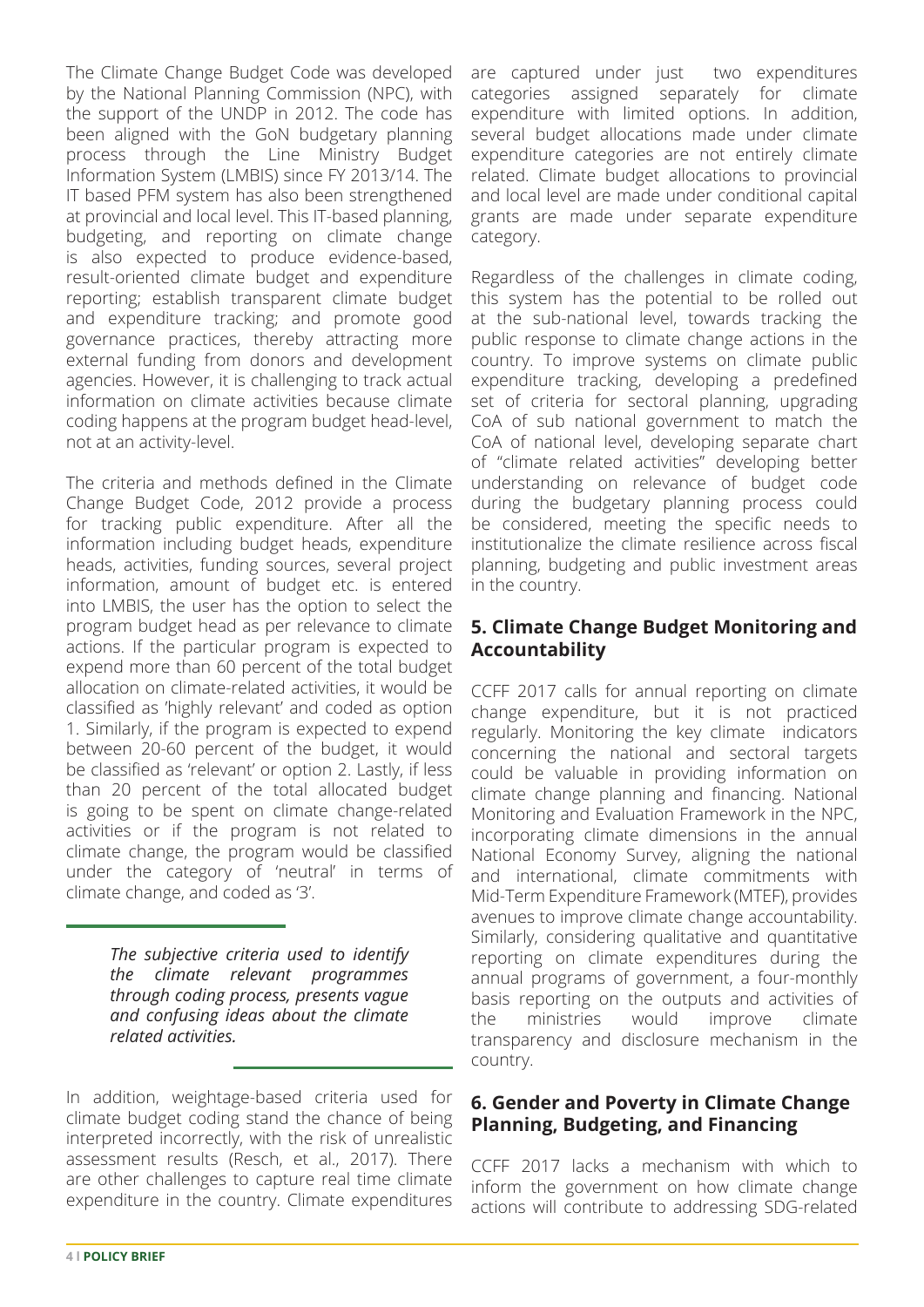poverty and gender targets. Although the MoFE is coordinating overall climate change-related activities through thematic working groups, there is a clear gap in linking climate change with poverty and gender-related implications. Though the LMBIS provides a discrete coding mechanism with which to track poverty and gender-related data, the existing system does not correspond to the climate change finance data on gender and poverty. The government uses a log-frame matrix of projects to review and track the results, which do not necessarily inform gender and poverty dimensions of climate change planning. Thus, it is necessary to develop a system that provides detailed information about sectoral climate impacts across different geographical regions and how they affect poverty and gender, towards equitable development in the country. As suggested in the methodological note (on Incorporating Gender and Poverty Analysis) in the CPEIR Review (UNDP, 2014), it is required that CPEIR review methods incorporate poverty and gender analysis and dimensions so as to contribute to gender equity, poverty reduction, and climate resilience.

## **Recommendations**

**Policy provisions:** At the federal level, there are a good number of policies that are related to the sectors susceptible to climate change as defined in the NCCP, 2019. However, these need to incorporate climate change issues and targets, benchmark climate budget, to promote climate finance in development planning. At the subnational level, evidence-based climate changerelated policies and climate action planning and financing should be prepared with due consideration of mainstreaming risk assessments to establish risk-informed decision-making culture.

**Climate change planning, budgeting, and financing:** It is essential to improve and roll out CCFF at sub-national and local level, improve awareness on relevance of using climate code during climate resilient fiscal planning, budgeting and public investment, climate auditing of national and sectoral policies, strategies, Developing a separate "Chart of climate related activities" to avoid contradiction and duplication of activities , develop climate relevance criteria to be used as reference and provide more conceptual clarity during climate budget coding, and synchronization of NDC targets with the MTEF, five-year plans, and strategic plans. Also, there should be a mechanism

for integrating local and provincial-level climate change targets at the national level: into planning, budgeting, and financing. Climate change being a cross-cutting issue, it is important to update the Business Allocation Rules, 2017 to ensure that climate change is a common, priority responsibility of all concerned ministries by explicitly mandating all the Ministries and sectoral line agencies to establish a Climate Change Unit and incorporate climate actions in the overall planning cycle.

**Climate change adaptation resource needs estimation:** It is recommended that a simple methodology and a set of tools are developed, which can easily be used by governments to assess climate induced loss and damage. Moreover, it is instrumental for overall climate change resource estimation to devise and pilot a set of tools to estimate the economic cost of climate change-induced loss and damage, to quantify the adaptation benefits of current expenditure, and to assess the impact of climate change on public expenditure through changes in revenues and tax base due to unprecedented climate events that is usually not foreseen in the projected finance. Most importantly, it is also recommended to consider a mechanism to reflect off-budgetary climate expenditure in the public expenditure reporting to understand the needs for a holistic climate change adaptation resource.

**Climate budget monitoring andaccountability:** The ongoing GoN's PFM reforms (PFMRP -II, 2016/17-2025/26) provide an opportunity to work closely on climate issues to improve climate finance institutional mechanism for credibility, enable climate policy-based budgeting, and enhance accounting, recording, and reporting on climate finance and climate budget auditing.

Similarly, two Parliamentary Committees (Committee on Natural Resources, Economic Rights and Revenue Sharing, and Development Committee) are directly associated with climate change mainstreaming processes. Their active engagement can be effective to monitor the climate budgeting and financing system in the country. In addition, capacity building is required to enable the federal as well as provincial assembly to guide the line ministries in climate budgeting and financing matters. Also, it is necessary to train and build capacity of the staff, especially the planning and finance officers on a regular basis at the sectoral ministries and department at the federal and provincial governments. To promote climate smart planning,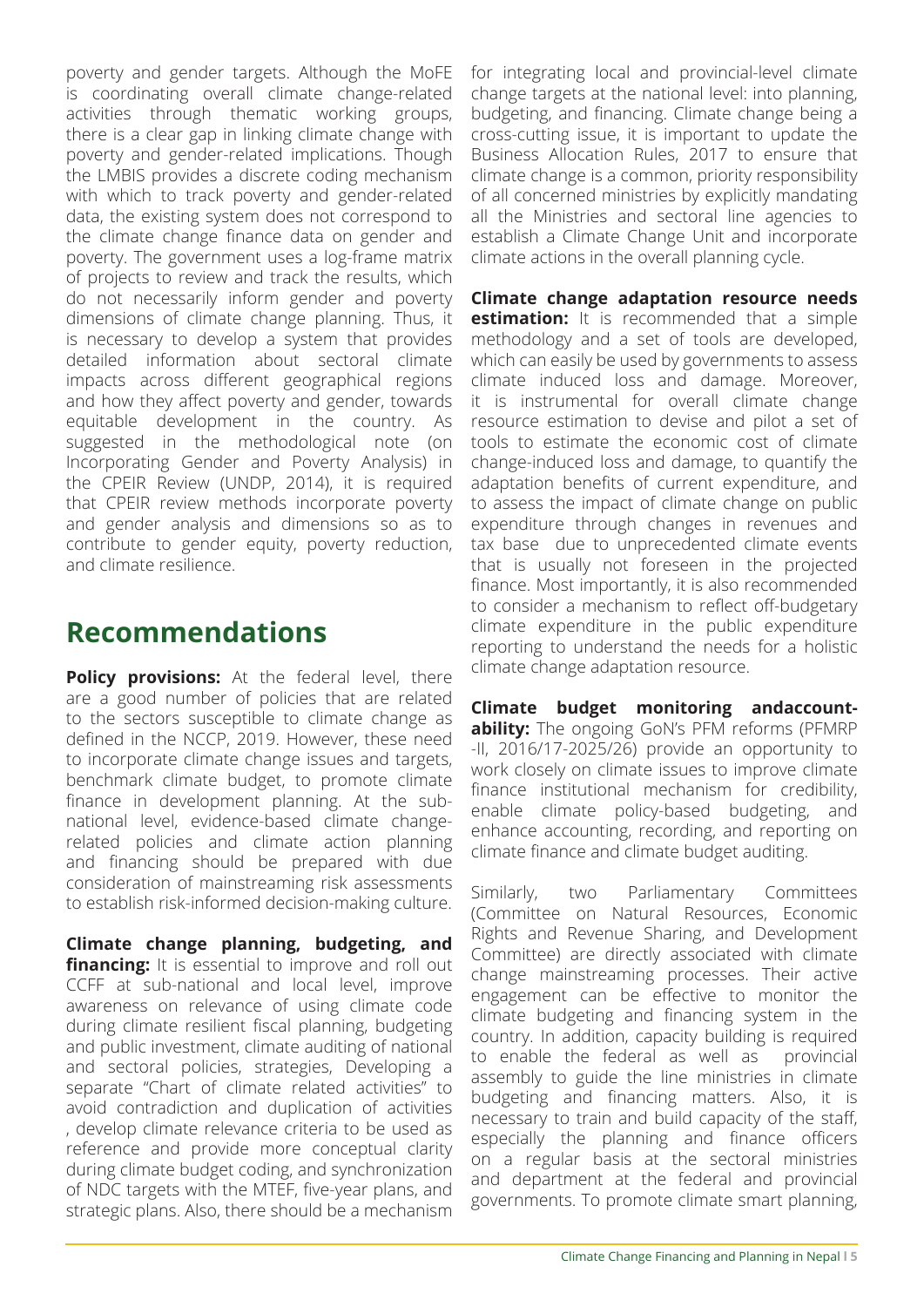budgeting and investment practices, together with developing long-term and short-term strategies on climate finance, thus demonstrating public accountability.

**Gender and poverty in the climate change planning, budgeting, and financing:** A climate change impact database must be created to track and inform gender and poverty dimensions in public climate actions. More importantly, introducing a system of gender auditing in climate change policy and strategies will enhance the gender outcome of climate actions.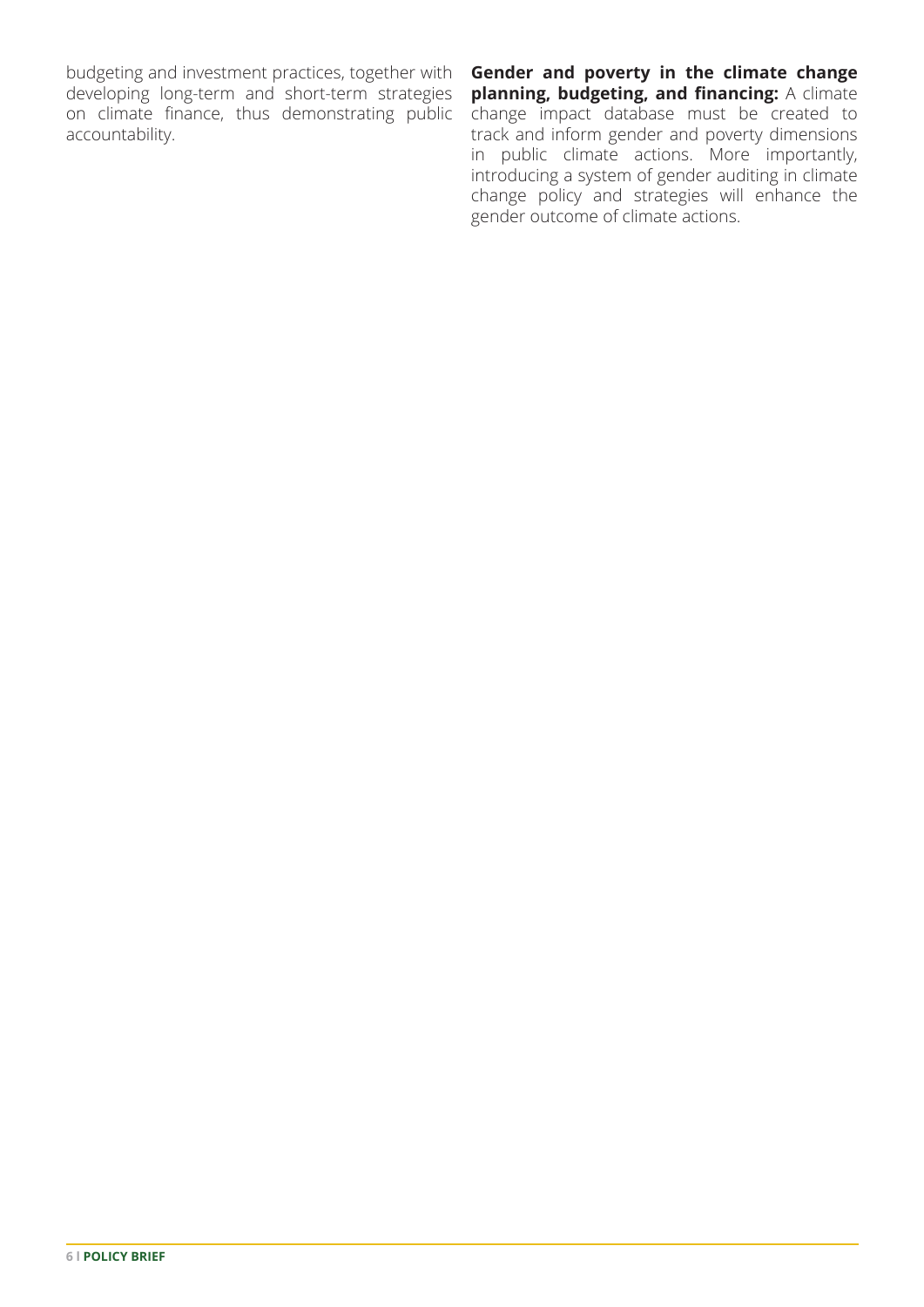#### **References**

*Ahmed, M. and S. Suphachalasai (2014), 'Assessing the costs of climate change and adaptation in South Asia', Mandaluyong City, Philippines: Asian Development Bank.*

*DRCN (2019), 'Budget allocation and implementation by local governments in the federal structure', Democracy Resource Center Nepal.*

*IDS-Nepal (2014), 'Economic Impact Assessment of Climate Change in Key Sectors in Nepal', Kathmandu, Nepal.*

*Jha, N. (2020), 'Status of Expenditure Framework and Mid-term Planning at Local Level', Samriddhi Foundation.*

*Mahat, T.J, Blaha, L., Uprety, B. and Bittner, M. (2019), 'Climate finance and green growth: reconsidering climate‑related institutions, investments, and priorities in Nepal', Environmental Science Europe, 31:46.*

*MoFE (2020), 'A report on proposed revisions of the selected policies, strategies and plans to integrate adaptation to climate change', Ministry of Forest and Environment, Government of Nepal.*

*MoFE (2018), 'Climate Change Scenarios for Nepal for National Adaptation Plan (NAP)', Ministry of Forests and Environment, Kathmandu.*

*NPC (2018), 'Needs assessment, costing and financing strategy for Sustainable Development Goals', National Planning Commission, Government of Nepal.* 

*Resch, E., Allan, S., Alvarez, L.Z. and Bisht, H (2017), 'Mainstreaming, accessing and institutionalizing finance for climate change adaptation', Learning paper.*